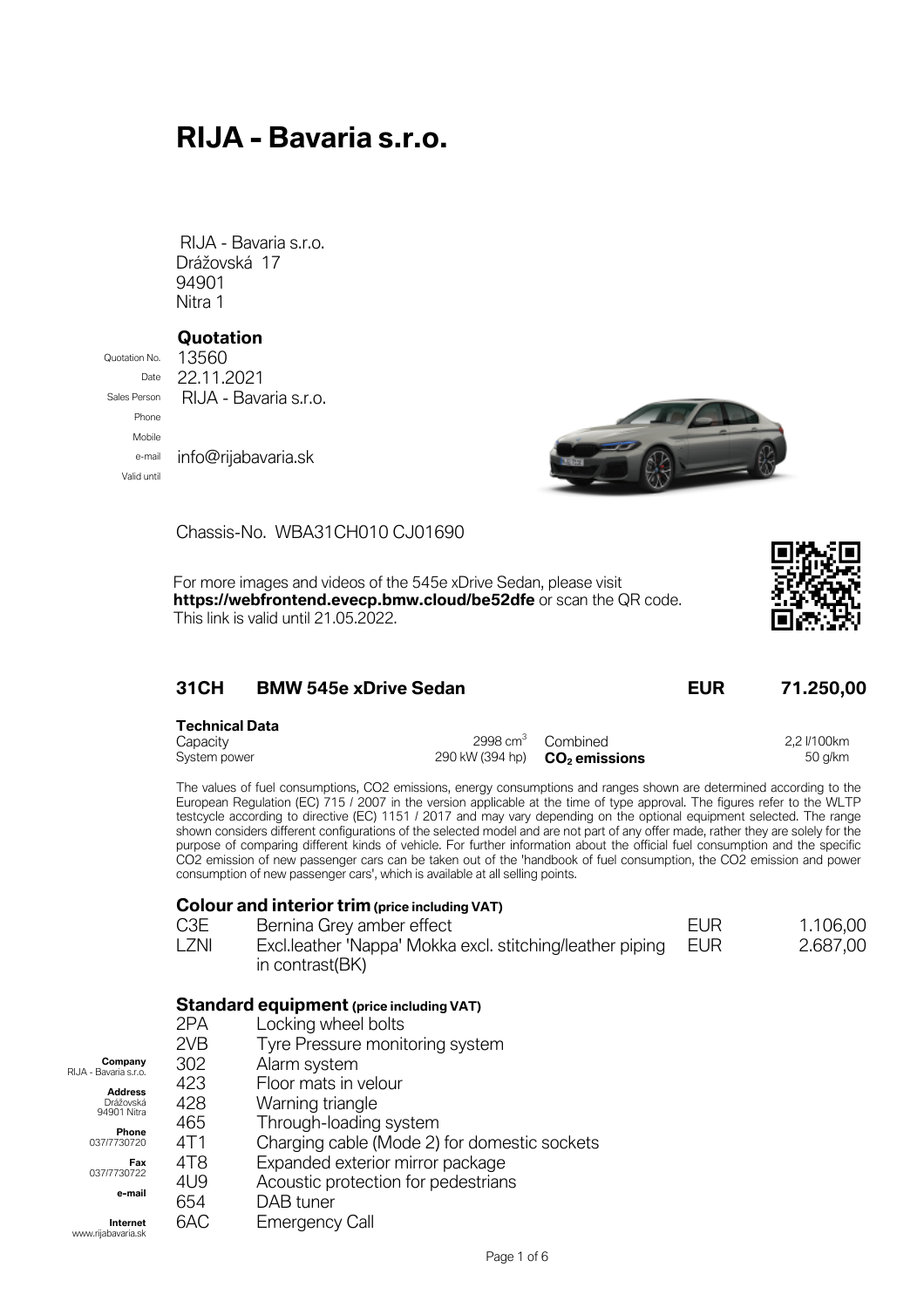### **Quotation**

Quotation No. Date Valid until 13560 22.11.2021

| 6AE             | Teleservices                                             |            |          |
|-----------------|----------------------------------------------------------|------------|----------|
| 6AK             | <b>ConnectedDrive Services</b>                           |            |          |
| 6C <sub>3</sub> | <b>Connected Package Professional</b>                    |            |          |
| 6NS             | Enhanced telephony with extended smartphone connectivity |            |          |
|                 |                                                          |            |          |
|                 | <b>Options</b> (price including VAT)                     |            |          |
| 223             | Adaptive suspension                                      | <b>EUR</b> | 775,00   |
| 248             | Steering-wheel heating                                   | <b>EUR</b> | 310,00   |
| 316             | Automatic operation of tailgate                          | <b>EUR</b> | 620,00   |
| 323             | Soft Close Automatic system for doors                    | <b>EUR</b> | 672,00   |
| 32X             | Deletion of contactless tailgate operation               | <b>EUR</b> | 0,00     |
| 32Z             | Deletion of BMW Digital Key                              | <b>EUR</b> | 0,00     |
| 337             | M Sport package                                          | <b>EUR</b> | 5.737,00 |
| 1 <sub>R9</sub> | 20" M Lt/Aly wheels Y-spoke style 846 M Bicolour Jet     | <b>EUR</b> | 1.964,00 |
|                 | Black/MT and runflat tyres                               |            |          |
| 258             | Tyres with emergency-run system                          | <b>EUR</b> | 0,00     |
| 2TB             | Steptronic Sport transmission                            | <b>EUR</b> | 0,00     |
| 456             | Comfort seats front, electrically adjustable             | <b>EUR</b> | 1.298,00 |
| 4KG             | Fine-wood trim, ash trunkwood open-pored/ highlight      | <b>EUR</b> | 258,00   |
|                 | trim finisher Pearl Chrome                               |            |          |
| 4UR             | Ambient interior lighting                                | <b>EUR</b> | 0,00     |
| 5DM             | Parking Assistant                                        | <b>EUR</b> | 775,00   |
| 710             | M Leather steering wheel                                 | <b>EUR</b> | 0,00     |
| 715             | M Aerodynamics package                                   | <b>EUR</b> | 0,00     |
| 760             | M high-gloss Shadowline                                  | <b>EUR</b> | 0,00     |
| 775             | M headliner anthracite                                   | <b>EUR</b> | 0,00     |
| 3DS             | <b>BMW Display Key</b>                                   | <b>EUR</b> | 362,00   |
| 3M2             | M Sport brake, red high-gloss                            | <b>EUR</b> | 724,00   |
| 3MF             | M Lights Shadowline                                      | <b>EUR</b> | 362,00   |
| 403             | Glass roof, electric                                     | <b>EUR</b> | 1.292,00 |
| 420             | Sun protection glazing                                   | <b>EUR</b> | 527,00   |
| 453             | Active seat ventilation, front                           | <b>EUR</b> | 879,00   |
| 4AW             | Instrument panel in Sensatec                             | <b>EUR</b> | 775,00   |
| 4GQ             | M seat belts                                             | <b>EUR</b> | 310,00   |
| 4NB             | Automatic air conditioning with 4-zone control           | <b>EUR</b> | 610,00   |
| 4NM             | Ambient Air Package                                      | <b>EUR</b> | 362,00   |
| 4U <sub>0</sub> | Galvanic embellisher for controls                        | <b>EUR</b> | 207,00   |
| 575             |                                                          | <b>EUR</b> | 62,00    |
| 5AC             | Additional 12V power socket                              | <b>EUR</b> |          |
| 5AL             | High-beam assistant                                      |            | 0,00     |
|                 | <b>Active Protection</b>                                 | <b>EUR</b> | 362,00   |
| 5AU             | Driving Assistant Professional                           | <b>EUR</b> | 2.791,00 |
| 5AZ             | <b>BMW Laserlight</b>                                    | <b>EUR</b> | 2.067,00 |
| 610             | Head-Up Display                                          | <b>EUR</b> | 1.344,00 |
| 688             | Harman Kardon Surround Sound System                      | <b>EUR</b> | 1.137,00 |
| 6U3             | <b>BMW Live Cockpit Professional</b>                     | <b>EUR</b> | 0,00     |
| 6U8             | <b>BMW Gesture Control</b>                               | <b>EUR</b> | 310,00   |
| 754             | M Rear spoiler                                           | <b>EUR</b> | 310,00   |
| 7M9             | M high-gloss Shadowline with extended contents           | <b>EUR</b> | 310,00   |
| 8A5             | Language version Slovakian                               | <b>EUR</b> | 0,00     |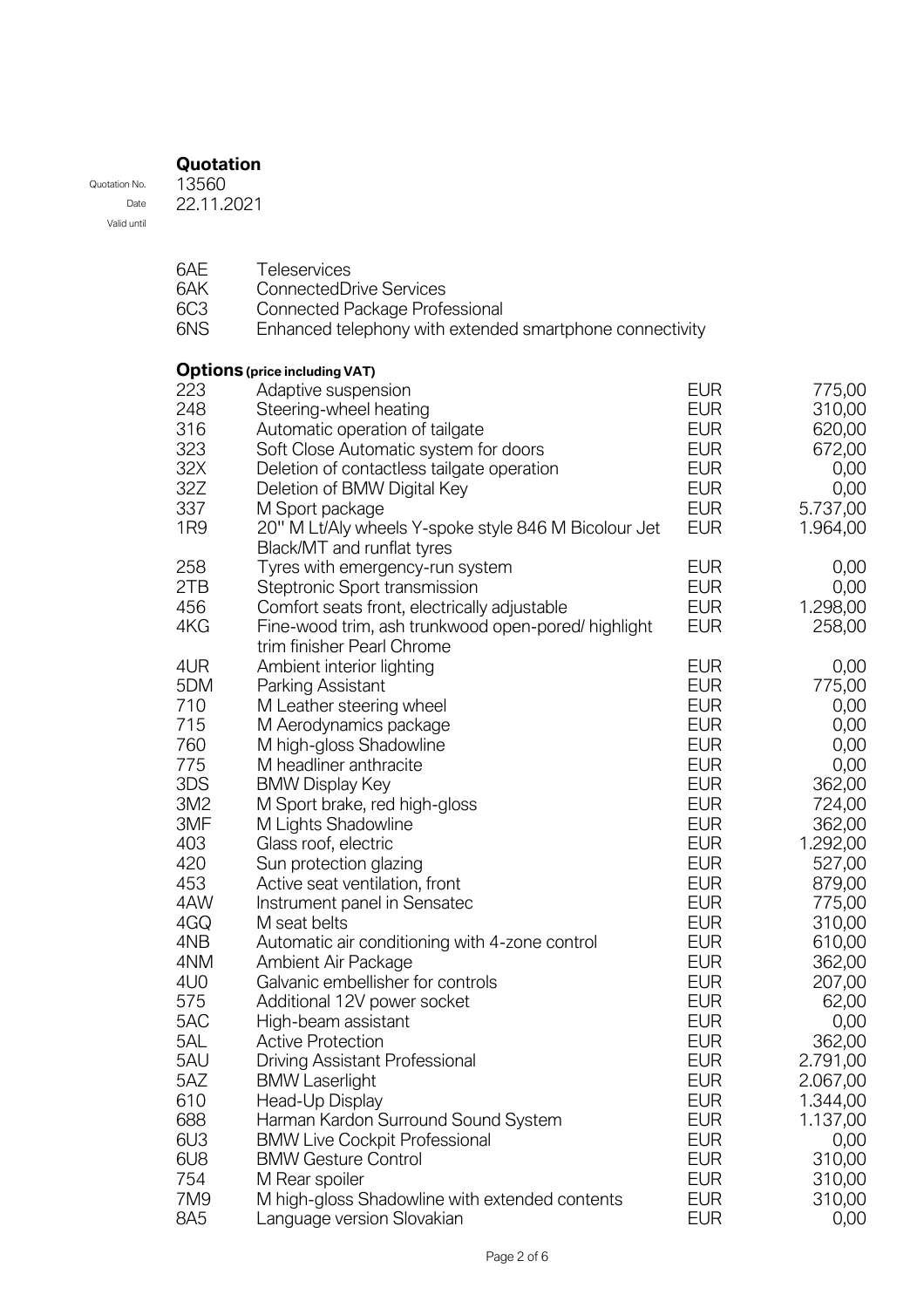### **Quotation**

Quotation No. Date Valid until 13560 22.11.2021

| 8AK<br><b>ZBC</b><br>322<br>4HA | Slovakian / on-board documentation<br><b>Business Class Package</b><br>Comfort access system<br>Seat heating front and rear | <b>EUR</b><br><b>EUR</b><br><b>EUR</b><br><b>EUR</b> | 0,00<br>2.288,00<br>0,00<br>422,00 |
|---------------------------------|-----------------------------------------------------------------------------------------------------------------------------|------------------------------------------------------|------------------------------------|
|                                 | Service & Warranty (price including VAT)                                                                                    |                                                      |                                    |
| 7NH<br>7CK                      | Service Inclusive - 5 years/100.000 km<br>Repair Inclusive - 5 years/200,000 km                                             | <b>EUR</b><br><b>EUR</b>                             | 1.171,00<br>1.648,00               |
|                                 | Subtotal colour & interior trim and options                                                                                 | <b>EUR</b>                                           | 36.834,00                          |
|                                 | Catalog price (price including VAT)                                                                                         | <b>EUR</b>                                           | 108.084,00                         |
|                                 |                                                                                                                             |                                                      |                                    |
|                                 | <b>Price of specified car</b><br>Transportation cost and predelivery costs                                                  | <b>EUR</b><br><b>EUR</b>                             | 108.084,00<br>360,00               |
|                                 | <b>Total price including VAT</b>                                                                                            | <b>EUR</b>                                           | 108.444,00                         |
| <b>VAT</b>                      |                                                                                                                             | <b>EUR</b>                                           | 18.074,00                          |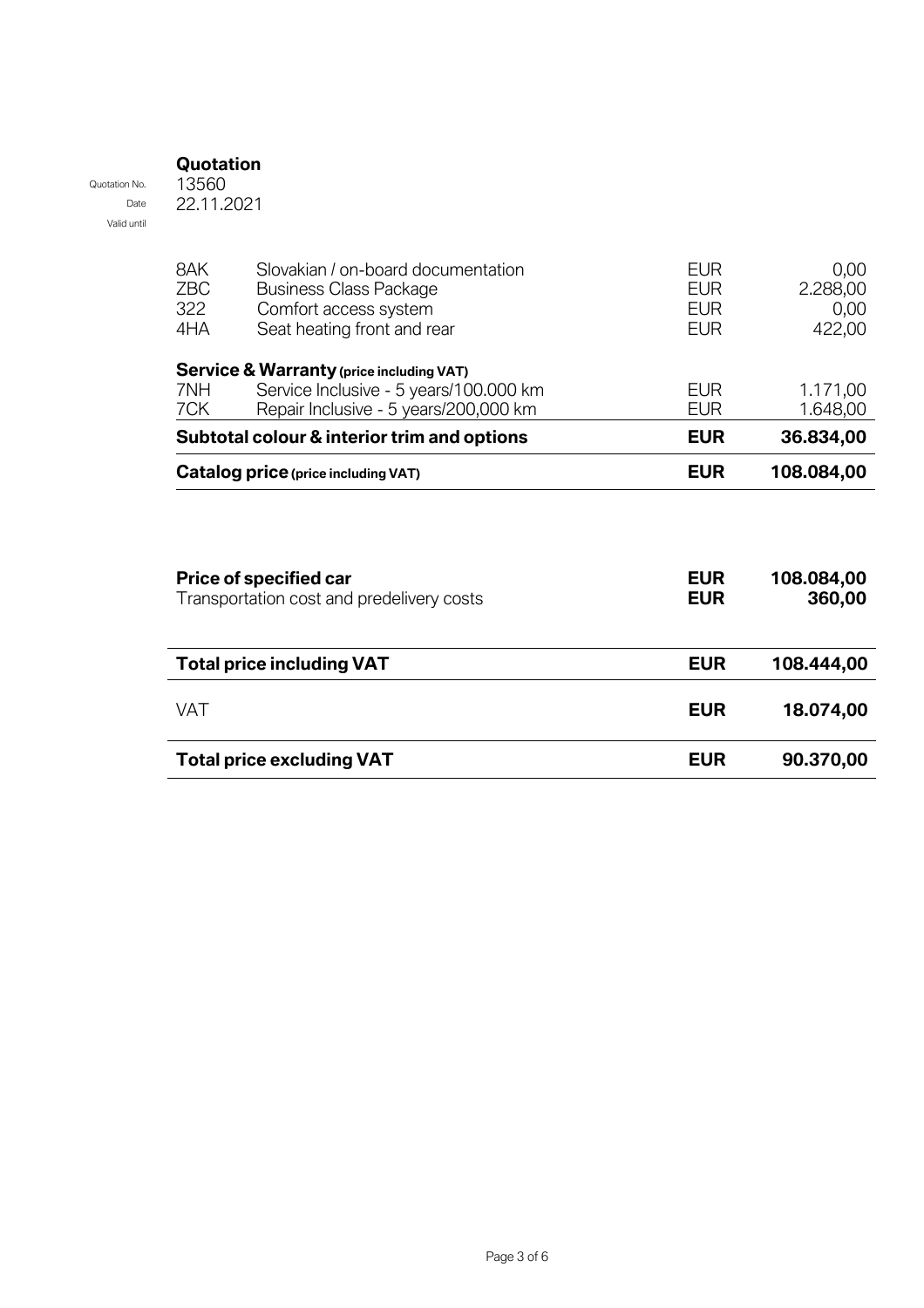## **EU Energy Label for Wheels**



https://eprel.ec.europa.eu/qr/530043

#### **595620**



**595227** ENERG<sup>1</sup> **PIRELLI** 25962 245/35R20 95 Y XL  $C1$  $\overline{\mathsf{A}}$  $\overline{\mathsf{A}}$ B B  $\mathsf{C}$  $\overline{C}$  $\overline{D}$ D F F 68 dB 2020/740  $\mathbf{A}_{\mathsf{B}\mathsf{C}}$ 

https://eprel.ec.europa.eu/qr/595227

### **530041**



The vehicle manufacturer will install one of the tires as shown here at its own discretion. Please note that the tire options shown only reflect the current planning status for<br>the production of the vehicle. In the event t right to deliver the vehicle with other tires that have comparable specifications.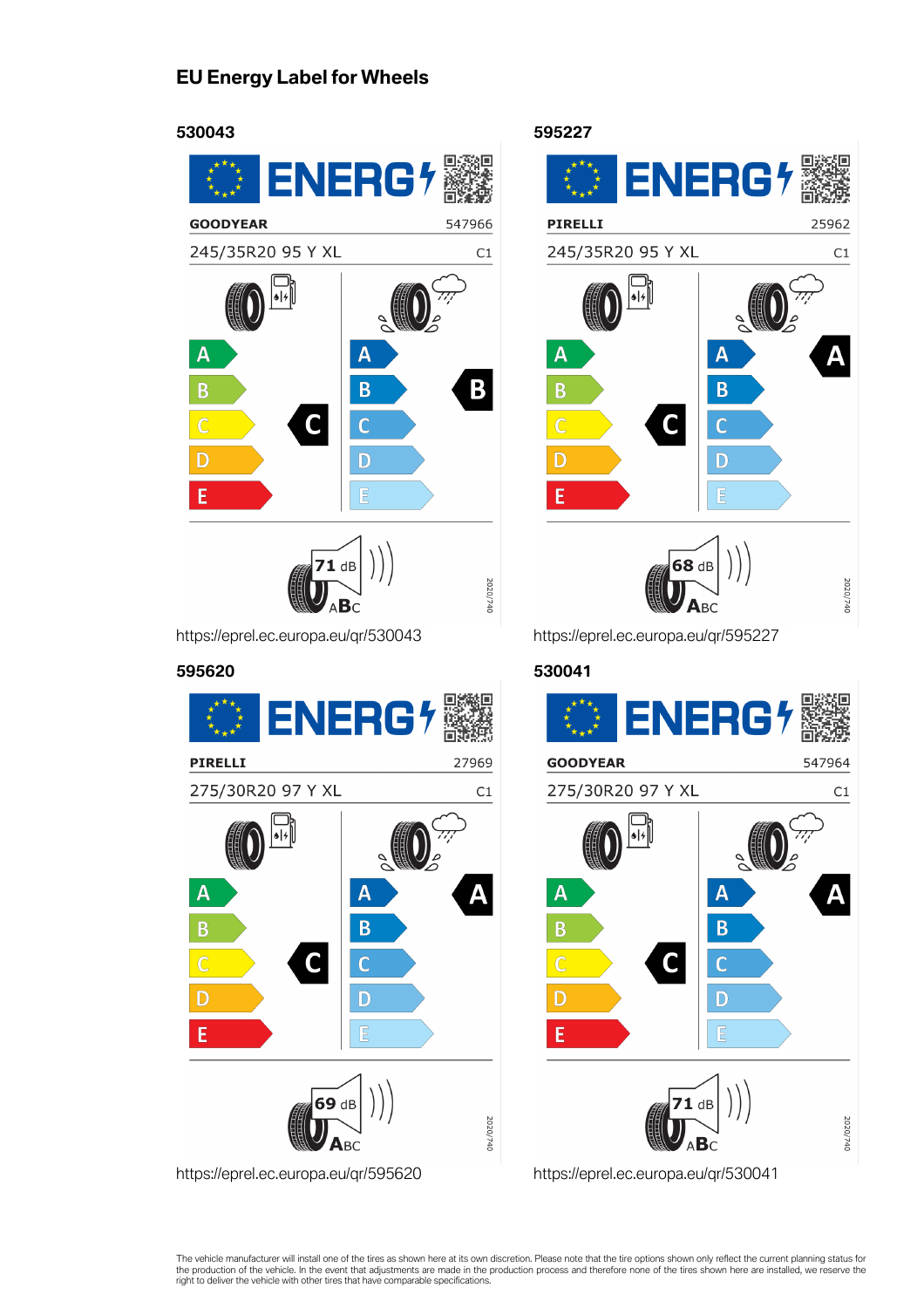|        | My consent to marketing communication                                                                                                                                                                                                                                                                                                                                                                                                                                                                                                                                                                                                                          |
|--------|----------------------------------------------------------------------------------------------------------------------------------------------------------------------------------------------------------------------------------------------------------------------------------------------------------------------------------------------------------------------------------------------------------------------------------------------------------------------------------------------------------------------------------------------------------------------------------------------------------------------------------------------------------------|
| П      | I would like to receive marketing communication by RIJA - Bavaria s.r.o. via e-mail, mail, phone/messenger<br>services and in-car (if supported). <sup>1</sup>                                                                                                                                                                                                                                                                                                                                                                                                                                                                                                 |
|        | <b>Preferred contact channel</b><br>phone/messenger services<br>in-car (if supported)<br>e-mail<br>mail                                                                                                                                                                                                                                                                                                                                                                                                                                                                                                                                                        |
| П      | I agree that RIJA - Bavaria s.r.o. passes on my data to BMW Slovenská republika s.r.o., Karadžicova 8, 821<br>08, Bratislava, Slovak Republic and that BMW Slovenská republika s.r.o. processes and uses my data and<br>contacts me for above named purposes. BMW Slovenská republika s.r.o may also transmit this data to<br>certain subsidiaries* as well as certain contract partners and workshops (my stated preferred dealer,<br>partners of my car purchases, service or consulting visits or my regional partner), which may use my data<br>and contact me for the purposes mentioned above. Updates may be shared between the stated<br>subsidiaries. |
| $\Box$ | Furthermore, I would like to receive personalized BMW Group product and service offers which were<br>identified from BMW Slovenská republika s.r.o. based on my personal preferences and behaviors, as well as<br>from the use of products and services. <sup>2</sup>                                                                                                                                                                                                                                                                                                                                                                                          |
|        | Change requests regarding the declaration of consent and revocation right 3                                                                                                                                                                                                                                                                                                                                                                                                                                                                                                                                                                                    |
|        | Date, signature                                                                                                                                                                                                                                                                                                                                                                                                                                                                                                                                                                                                                                                |
|        | <sup>123</sup> Specifications and notes in the attachment to this consent declaration<br>* www.bmw.sk/legaldisclaimer                                                                                                                                                                                                                                                                                                                                                                                                                                                                                                                                          |